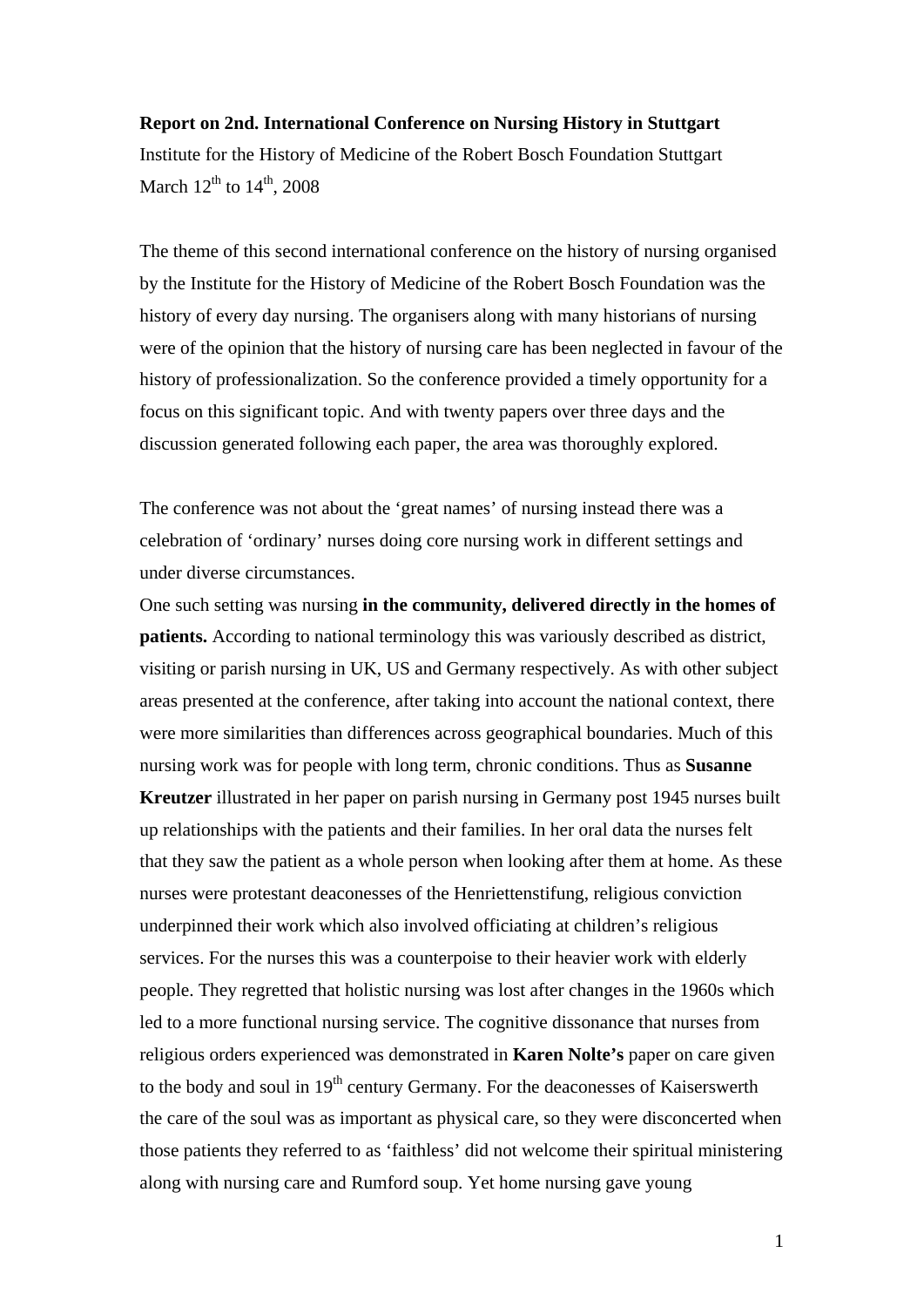middleclass women a more realistic and sympathetic knowledge of the lives and home conditions of the poor.

This was a theme in **Stuart Wildman's** paper on  $19<sup>th</sup>$  century home nursing association in the English Midlands. The interventions of home nurses, including the provision of nutritious meals, allowed members of the 'deserving poor' to regain their health and return to the workforce. This prevented the worker and his family from sliding into poverty.

As **Arlene Keeling** demonstrated in her paper on the role of American visiting nursing in the 1918-19 influenza epidemic it was nursing care that saved many victims of the disease. The nursing response to the emergency was rapid and organised. In the decentralised response to the epidemic it was visiting nurses who coordinated the services of several branches of community nursing to give multi facetted care including hygiene advice and the provision of the ubiquitous soup.

**Renate Lunde** in her paper on the work of the Church Missionary Society in Egypt showed how these skills were exported to '**colonial' settings**. Working in the Old Cairo Hospital British missionary nurses established a mother and baby clinic which later became the model for Egyptian government welfare centres. In a contemporary film we saw the health education posters, songs and activities employed to teach mother craft. Again the through their interaction with local women at the clinic many nurses modified their judgemental views on the life styles of their clients.

**Helen Sweet** gave us a paper on mission nursing in KwaZulu Natal a space of nursing she described as located at an institutional crossroads where mission meets nursing. Medical provision was one way of getting the Christian message accepted. As teachers of skills and employers the mission hospitals also played a role in the nurturing the careers of black nurses. Initially they were managed by less experienced white head nurses, but women like Duduzile Byela were influential and prestigious women in their own communities. And with the defeat of apartheid they were ready to take up key positions in South African health provision.

Another aspect of **race and culture in nursing** was covered by two papers on the contribution of South Asian particularly Korean women to the German health care system. **Ulrike Winker's** paper dealt with the recruitment process of the German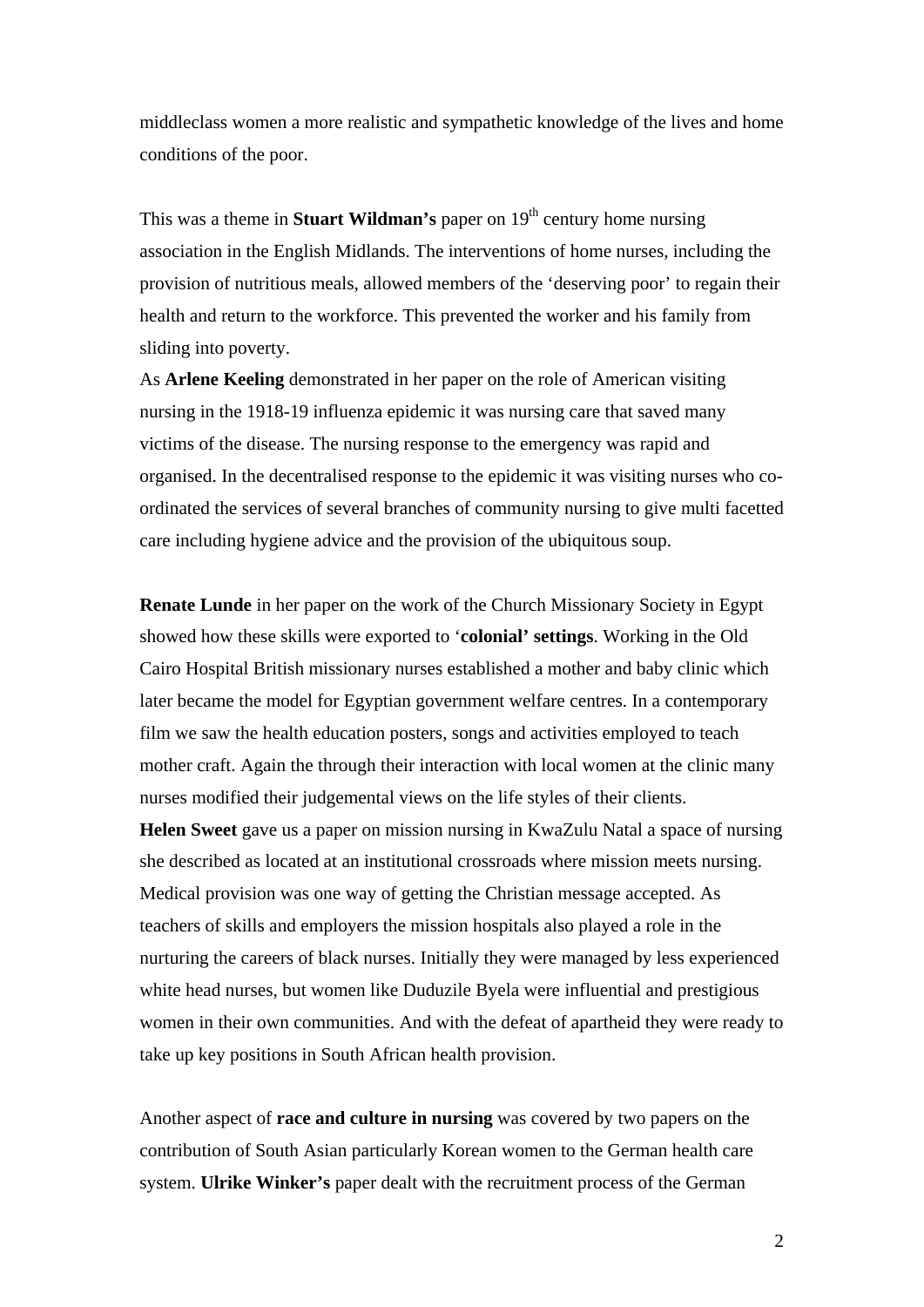Evangelical Hospital Association and its partner the Diaconic Association of Korea. Nursing work in Korea was more technical than in Europe; relatives carried out tasks such as washing and feeding patients. Highly qualified Korean nurses were shocked to find that these tasks would be part of their duties, which led to aspersions against the Koreans that they were not behaving in an expected manner.

In her paper **Young-sun Hong** was keen not to see these nurses as victims, archival evidence she cited shows that they organised a protest as early as 1963. But their presence in the story of health care has been erased from the discourse. She reminded delegates that it is important to consider other images of the 'global' woman migrant worker than the mail order bride.

**What actually constituted nursing tasks** may have been in contention in the context of Korean nurses in Germany, but it is a subject that has exercised nurses across time. This was demonstrated by **Julie Fairman** in her paper on the development of the role of the nurse practitioner in the US. Although physicians and nurses had different perspectives on the direction the role should take they managed to work together and the nurse practitioner role has been accepted by patients, nurses and physicians because of its positive impact on health care.

### **Nursing in Psychiatric hospitals**

Another facet on the doctor nurse relationship was explored by **Sabine Braunschweig** in her paper on how nurses at the psychiatric hospital in Basel dealt with the challenges of sexually aroused patients. Junior doctors who had the arrogance to disregard the advice of experienced nurses found themselves in potentially compromising positions vis a vis female patients. Patients undergoing therapies such as insulin coma therapy needed careful observation while unconscious and one to one therapy as they regained consciousness. In her study of the Friends Asylum in Philadelphia **Patricia D'Antonio** also covered the strategies used to bring order to the chaotic minds of psychiatric patients. Despite hopes for the success of 'moral therapy' over the first half of the nineteenth century it was replaced by a more mediatised model of care. This was because it left staff with few resources with which to contain disturbed patients other than seclusion or restraint. She made the link through time and place of the constant dilemma for nurses between the commitment to a patient on an individual level and the need to uphold the therapeutic environment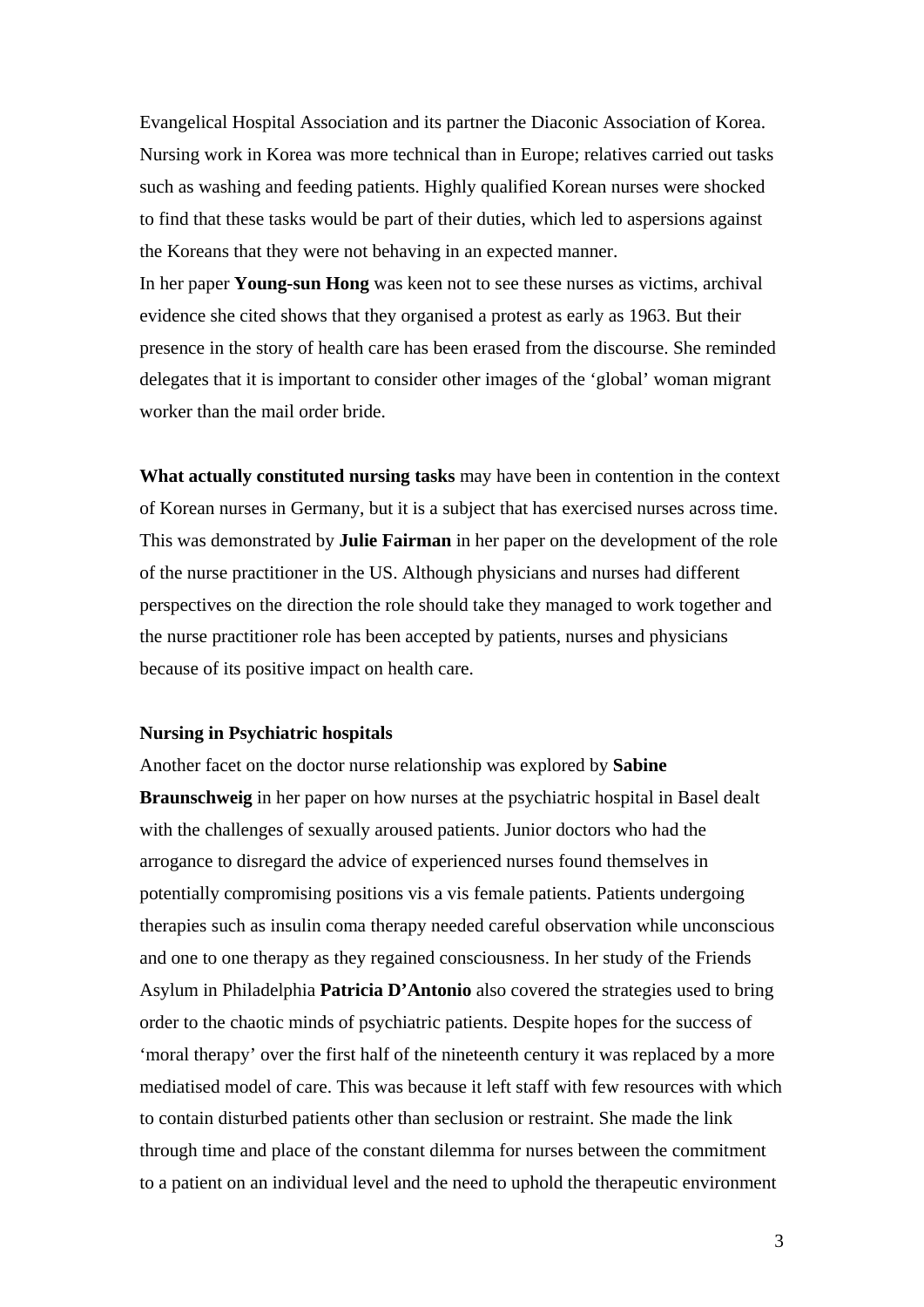that is needed for his/her recovery. More day to day nursing in psychiatric hospitals at the turn of the twentieth century was illustrated (and indeed graphically by photographs and excellent maps) by **Carlos Watzka.** Using the records of the main institution in the Duchy of Styria, Austria he gave a picture of an institution where resources in terms of staff and funding could not keep pace with the demands of the service expected of it. Again aspects of this situation had had echoes across time and place.

**The socialisation of nurses** into what their superiors considered the embodiment of the 'good' nurse was discussed by **Ulrike Gaida** in her study of the training summaries of nurses at the Protestant Social Welfare Association 1918-1933. Women regarded as 'theorists' stood out as not conforming to the more practically orientated work which was also regarded by senior nurses as 'a labour of love'. Ironically enough it was the women described as 'loners' who stayed longest in the employ of the association.

Whether nurses questioned their superiors was raised by **Susan Benedict** in her paper on nurses involved in 'euthanasia' programmes of the mentally ill under the National Socialist regime. She used the trail of the nurses at the Meseritz-Obrawalde psychiatric hospital as a case study. Certainly the expectations of a nurse would be not to take life. Although some did this with zeal she argued that others found themselves involved in killing because of a tradition of obedience to doctors and senior nurses. Ultimately nurses, whether for good or evil reflect the society within which they function.

### **Nurses 'breaking the mould'**

Other papers gave examples of how nurses could act against expectations in a more positive way. The nurses at the Colonial Women's School in Rendsburg near Hamburg, presented by **Sünje Prühlen** were certainly in this category. In 1938 nurse training was added to the curriculum which already included childcare, carpentry, agricultural work and motor maintenance. A course at the school was intended to equip young women to work in the African colonies although after 1939 some graduates of the school went to the new colonies of Eastern Europe. But wherever their destination they had a training which was at odds with the National Socialist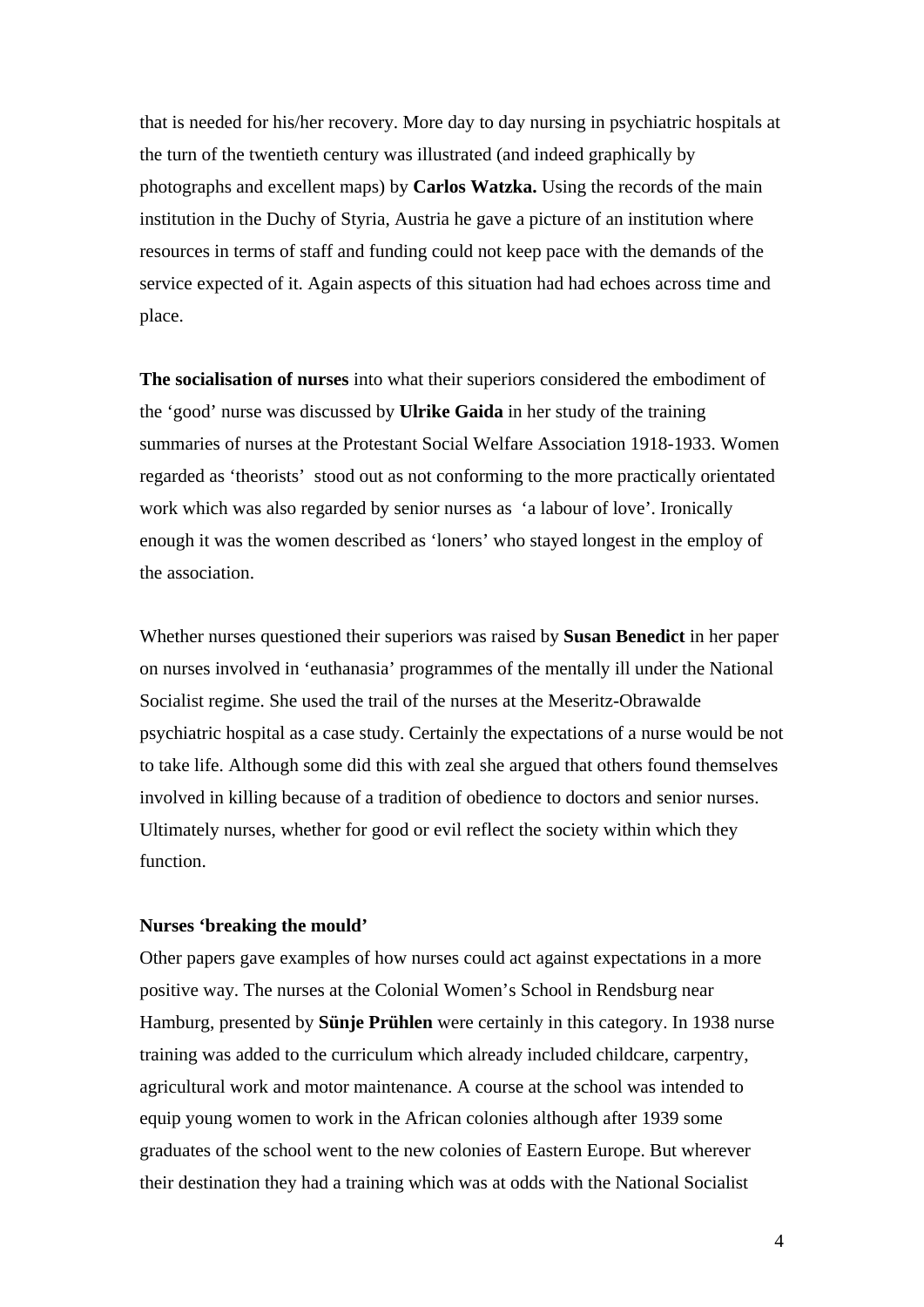ideal of women's skills and given them at this remarkable institution under the very eyes of the regime.

**John C. Kirchgessner's** work on the economics of health care at the University of Virginia Hospital 1945-65 gave us another example of historical facts overturning suppositions. Using Benson's monetary model he showed how nursing instead of being a drain on hospital resources as previous thought by the administration was in fact contributing to the profits of many other hospital departments. This was achieved because nursing staff stepped in and did the work of members of these departments 'after hours' at evenings and weekends. Unfortunately owing to nurses' lack of business acumen this work was never acknowledged. Could similar exercises could be used to argue for more nursing resources in a contemporary setting we pondered?

# **The effect of their work on nurses**

Sometimes everyday nursing work went beyond heavy physical demands and brought dangers such as catching infectious diseases. In the context of Germany and Austria 1890-1930, **Sylvelyn Hähner-Rombach** showed how the high tuberculosis (TB) rates among nurses as opposed to other occupational groups were initially ignored. But Roman Catholic nursing nuns provided a static research group to illustrate the incidence of TB among nurses. **Stephanie Kirby** explored the impact on nurses of working with dying TB patients in British TB hospitals. Although nurses had their own informal support networks they were often comforted by patients and ancillary staff. She asked delegates to consider if there was less holistic care with the advent of a chemical cure for TB.

For nurses working on the battle front in World War I exhaustion was compounded by a heavy emotional toll. Using the writing of both trained nurses and volunteers (VADs) **Christine Hallett** explored their perceptions of the trauma they encountered and their coping mechanisms. The nurses wrote of their experiences in private diaries while the VADs often intended their histories for publication. Again the issue of socialisation of nurses was raised in that there was more 'matter of factness' and less reflection in the writings of the professional nurses.

## **Nursing Knowledge**